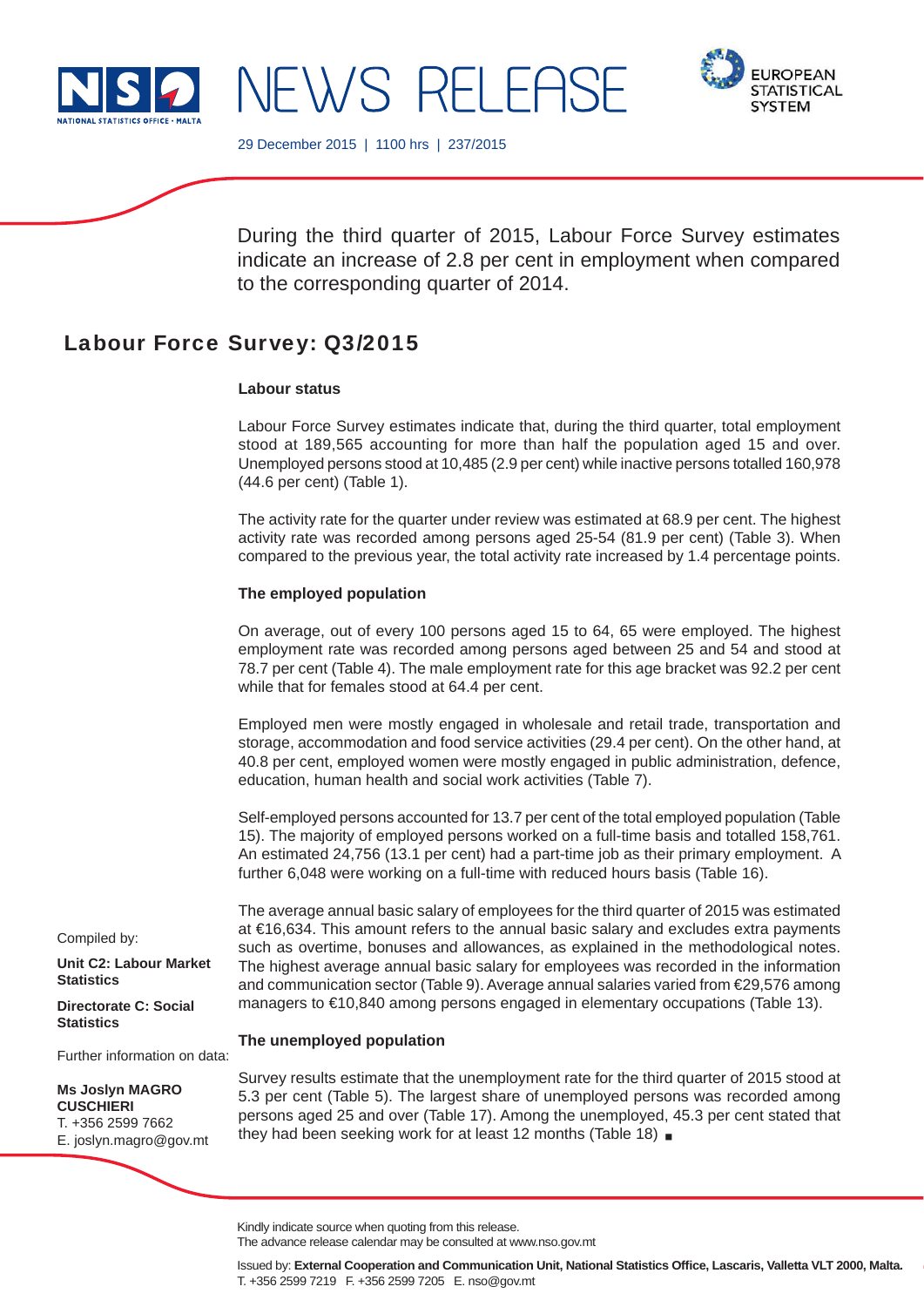# **Table 1. Persons aged 15 and over by sex and labour status**

|               | <b>Males</b> |       | <b>Females</b>                |       | <b>Total</b> |       |
|---------------|--------------|-------|-------------------------------|-------|--------------|-------|
| Labour status | No.          | %     | No.                           | $\%$  | No.          | $\%$  |
|               |              |       | July-September 2015           |       |              |       |
| Employed      | 115,153      | 63.8  | 74,412                        | 41.2  | 189.565      | 52.5  |
| Unemployed    | 6,623        | 3.7   | 3,862                         | 2.1   | 10,485       | 2.9   |
| Inactive      | 58,722       | 32.5  | 102.256                       | 56.6  | 160,978      | 44.6  |
| <b>Total</b>  | 180,498      | 100.0 | 180,530                       | 100.0 | 361,028      | 100.0 |
|               |              |       | July-September 2014 (Revised) |       |              |       |
| Employed      | 112,626      | 63.1  | 71.759                        | 40.0  | 184.385      | 51.6  |
| Unemployed    | 7,220        | 4.0   | 4,230                         | 2.4   | 11.450       | 3.2   |
| Inactive      | 58,531       | 32.8  | 103,262                       | 57.6  | 161,793      | 45.2  |
| Total         | 178,377      | 100.0 | 179,251                       | 100.0 | 357,628      | 100.0 |

# **Table 2. Labour force distribution by sex**

|               | <b>Males</b> |       | <b>Females</b>                |       | <b>Total</b> |       |
|---------------|--------------|-------|-------------------------------|-------|--------------|-------|
| Labour status | No.          | %     | No.                           | %     | No.          | %     |
|               |              |       | July-September 2015           |       |              |       |
| Employed      | 115,153      | 94.6  | 74.412                        | 95.1  | 189,565      | 94.8  |
| Unemployed    | 6,623        | 5.4   | 3,862                         | 4.9   | 10,485       | 5.2   |
| <b>Total</b>  | 121,776      | 100.0 | 78.274                        | 100.0 | 200,050      | 100.0 |
|               |              |       | July-September 2014 (Revised) |       |              |       |
| Employed      | 112,626      | 94.0  | 71.759                        | 94.4  | 184.385      | 94.2  |
| Unemployed    | 7,220        | 6.0   | 4,230                         | 5.6   | 11,450       | 5.8   |
| Total         | 119,846      | 100.0 | 75.989                        | 100.0 | 195.835      | 100.0 |

# **Table 3. Activity rates by sex and age group**

|           | <b>Males</b> | <b>Females</b>                | <b>Total</b> |
|-----------|--------------|-------------------------------|--------------|
| Age group | $\%$         | $\%$                          | %            |
|           |              | July-September 2015           |              |
| $15 - 24$ | 54.4         | 53.2                          | 53.8         |
| 25-54     | 95.9         | 67.1                          | 81.9         |
| 55-64     | 63.4         | 24.6                          | 43.9         |
| 15-64     | 81.6         | 55.6                          | 68.9         |
|           |              | July-September 2014 (Revised) |              |
| $15 - 24$ | 56.1         | 53.5                          | 54.8         |
| 25-54     | 94.6         | 64.7                          | 80.0         |
| 55-64     | 60.8         | 24.1                          | 42.5         |
| 15-64     | 80.4         | 54.1                          | 67.5         |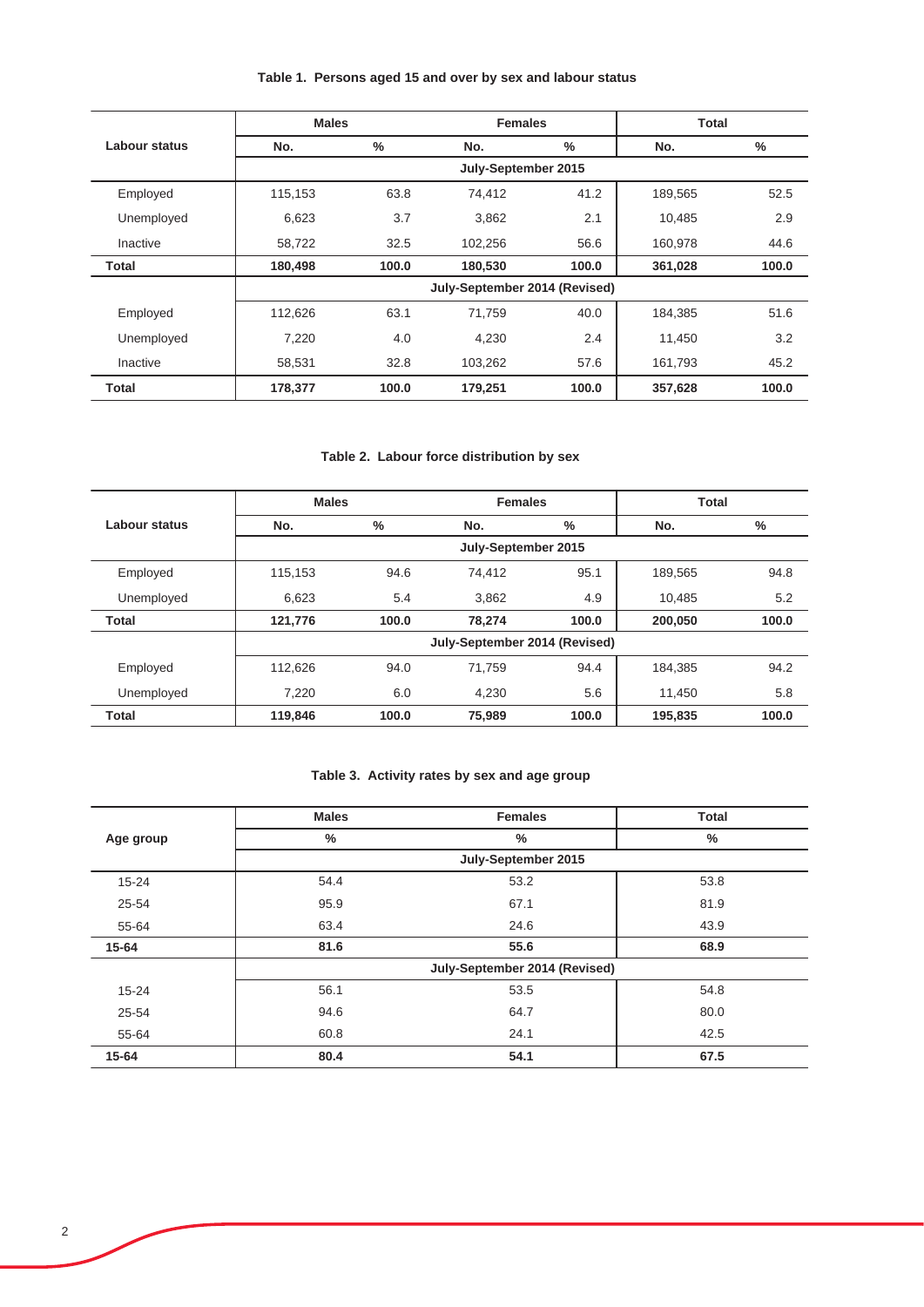## **Table 4. Employment rates by sex and age group**

|           | <b>Males</b> | <b>Females</b>                | <b>Total</b> |
|-----------|--------------|-------------------------------|--------------|
| Age group | %            | $\%$                          | %            |
|           |              | July-September 2015           |              |
| $15 - 24$ | 45.7         | 47.7                          | 46.6         |
| 25-54     | 92.2         | 64.4                          | 78.7         |
| 55-64     | 60.2         | 24.1                          | 42.1         |
| 15-64     | 77.1         | 52.8                          | 65.2         |
|           |              | July-September 2014 (Revised) |              |
| $15 - 24$ | 48.7         | 47.9                          | 48.3         |
| 25-54     | 90.5         | 61.7                          | 76.4         |
| 55-64     | 55.7         | 23.4                          | 39.5         |
| 15-64     | 75.4         | 51.1                          | 63.5         |

# **Table 5. Unemployment rates by sex and age group**

|           | <b>Males</b>        | <b>Females</b>                | <b>Total</b> |
|-----------|---------------------|-------------------------------|--------------|
| Age group | %                   | %                             | $\%$         |
|           |                     | July-September 2015           |              |
| $15 - 24$ | 16.0 <sup>u</sup>   | $10.4^{\text{u}}$             | 13.3         |
| $25 - 74$ | 4.0                 | $3.8^{\mathrm{u}}$            | 3.9          |
| $15 - 74$ | 5.5                 | 4.9                           | 5.3          |
|           |                     | July-September 2014 (Revised) |              |
| $15 - 24$ | $13.2^{\mathrm{u}}$ | $10.5^{\circ}$                | 12.0         |
| $25 - 74$ | 5.0                 | $4.5^{\mathrm{u}}$            | 4.8          |
| $15 - 74$ | 6.0                 | 5.6                           | 5.9          |

: Data not published due to unreliable survey estimates as a result of less than 20 reporting units.

<sup>u</sup> Figures to be used with caution since they are derived from a number of readings ranging between 20 and 49.

## **Table 6. Distribution of employed persons by sex and age group**

|              | <b>Males</b> |       | <b>Females</b>                |       | <b>Total</b> |               |
|--------------|--------------|-------|-------------------------------|-------|--------------|---------------|
| Age group    | No.          | %     | No.                           | %     | No.          | $\frac{0}{0}$ |
|              |              |       | July-September 2015           |       |              |               |
| $15 - 24$    | 12,417       | 10.8  | 12,185                        | 16.4  | 24,602       | 13.0          |
| 25-34        | 29,151       | 25.3  | 21,985                        | 29.5  | 51,136       | 27.0          |
| $35 - 44$    | 27,868       | 24.2  | 19,015                        | 25.6  | 46,883       | 24.7          |
| 45-54        | 25,212       | 21.9  | 13,387                        | 18.0  | 38,599       | 20.4          |
| 55-64        | 17,645       | 15.3  | 7,097                         | 9.5   | 24,742       | 13.1          |
| $65+$        | 2,860        | 2.5   |                               |       | 3,603        | 1.9           |
| <b>Total</b> | 115,153      | 100.0 | 74,412                        | 100.0 | 189,565      | 100.0         |
|              |              |       | July-September 2014 (Revised) |       |              |               |
| $15 - 24$    | 13,535       | 12.0  | 12,421                        | 17.3  | 25,956       | 14.1          |
| 25-34        | 28,746       | 25.5  | 21,688                        | 30.2  | 50,434       | 27.4          |
| 35-44        | 27,025       | 24.0  | 17,734                        | 24.7  | 44,759       | 24.3          |
| 45-54        | 23,851       | 21.2  | 12,661                        | 17.6  | 36,512       | 19.8          |
| 55-64        | 16,358       | 14.5  | 6,889                         | 9.6   | 23,247       | 12.6          |
| $65+$        | 3,111        | 2.8   |                               | ÷     | 3,477        | 1.9           |
| Total        | 112,626      | 100.0 | 71,759                        | 100.0 | 184,385      | 100.0         |

: Data not published due to unreliable survey estimates as a result of less than 20 reporting units.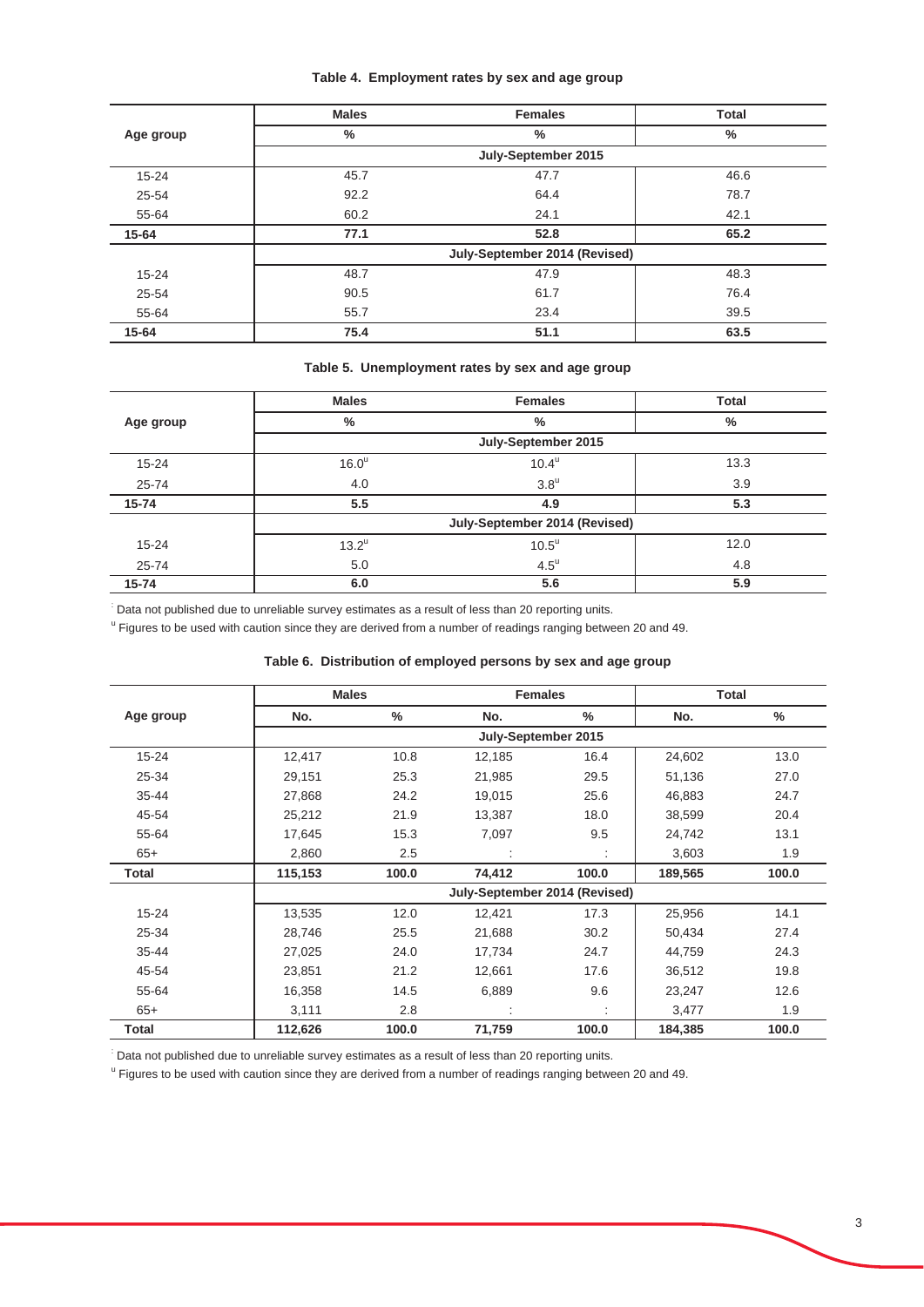#### **Table 7. Distribution of employed persons by sex and economic activity: July-September 2015**

|                                                                                                      | <b>Males</b> |                    | <b>Females</b> |                    | Total           |                    |
|------------------------------------------------------------------------------------------------------|--------------|--------------------|----------------|--------------------|-----------------|--------------------|
| <b>Economic activity</b>                                                                             | No.          | $\frac{0}{2}$      | No.            | $\%$               | No.             | $\frac{0}{2}$      |
| Agriculture, forestry and fishing                                                                    | $2,650^u$    | $2.3^{\mathrm{u}}$ |                | ÷                  | $2,974^{\circ}$ | $1.6^{\mathrm{u}}$ |
| Manufacturing, mining and quarrying and other industry                                               | 18,962       | 16.5               | 5,345          | 7.2                | 24,307          | 12.8               |
| Construction                                                                                         | 11,150       | 9.7                |                | ٠                  | 11,656          | 6.1                |
| Wholesale and retail trade, transportation and storage,<br>accommodation and food service activities | 33,910       | 29.4               | 18,473         | 24.8               | 52,383          | 27.6               |
| Information and communication                                                                        | 4,777        | 4.1                | $1,867^u$      | $2.5^{\mathrm{u}}$ | 6,644           | 3.5                |
| Financial and insurance activities                                                                   | 4,624        | 4.0                | 4,439          | 6.0                | 9,063           | 4.8                |
| Real estate activities                                                                               | ÷            | ÷                  |                | ٠<br>٠             | $\sim$          |                    |
| Professional, scientific, technical, administration and support<br>service activities                | 10,392       | 9.0                | 7,448          | 10.0               | 17,840          | 9.4                |
| Public administration, defence, education, human health and<br>social work activities                | 23,426       | 20.3               | 30,332         | 40.8               | 53,758          | 28.4               |
| Other services                                                                                       | 4,547        | 3.9                | 5,334          | 7.2                | 9,881           | 5.2                |
| Total                                                                                                | 115,153      | 100.0              | 74,412         | 100.0              | 189,565         | 100.0              |

: Data not published due to unreliable survey estimates as a result of less than 20 reporting units.

<sup>u</sup> Figures to be used with caution since they are derived from a number of readings ranging between 20 and 49.

#### **Table 8. Distribution of employed persons by sex and economic activity: July-September 2014 (Revised)**

| <b>Economic activity</b>                                                                             | <b>Males</b> |               | <b>Females</b>  |                    | Total     |                  |
|------------------------------------------------------------------------------------------------------|--------------|---------------|-----------------|--------------------|-----------|------------------|
|                                                                                                      | No.          | $\frac{0}{2}$ | No.             | $\frac{0}{2}$      | No.       | $\frac{0}{2}$    |
| Agriculture, forestry and fishing                                                                    | $2,205^u$    | $2.0^{\circ}$ |                 |                    | $2,393^u$ | 1.3 <sup>u</sup> |
| Manufacturing, mining and quarrying and other industry                                               | 20,100       | 17.8          | 6,398           | 8.9                | 26,498    | 14.4             |
| Construction                                                                                         | 9,487        | 8.4           | ÷               |                    | 10,545    | 5.7              |
| Wholesale and retail trade, transportation and storage,<br>accommodation and food service activities | 34,656       | 30.8          | 18,921          | 26.4               | 53,577    | 29.1             |
| Information and communication                                                                        | 4,658        | 4.1           | $2.373^{\circ}$ | $3.3^{\mathrm{u}}$ | 7,031     | 3.8              |
| Financial and insurance activities                                                                   | 3,966        | 3.5           | 3,936           | 5.5                | 7,902     | 4.3              |
| Real estate activities                                                                               |              | ÷             | ÷               | $\mathbf{r}$       |           | ÷                |
| Professional, scientific, technical, administration and support<br>service activities                | 8.772        | 7.8           | 6,540           | 9.1                | 15,312    | 8.3              |
| Public administration, defence, education, human health and<br>social work activities                | 23,360       | 20.7          | 26,074          | 36.3               | 49,434    | 26.8             |
| Other services                                                                                       | 4,734        | 4.2           | 5,795           | 8.1                | 10,529    | 5.7              |
| <b>Total</b>                                                                                         | 112,626      | 100.0         | 71,759          | 100.0              | 184,385   | 100.0            |

: Data not published due to unreliable survey estimates as a result of less than 20 reporting units.

<sup>u</sup> Figures to be used with caution since they are derived from a number of readings ranging between 20 and 49.

L.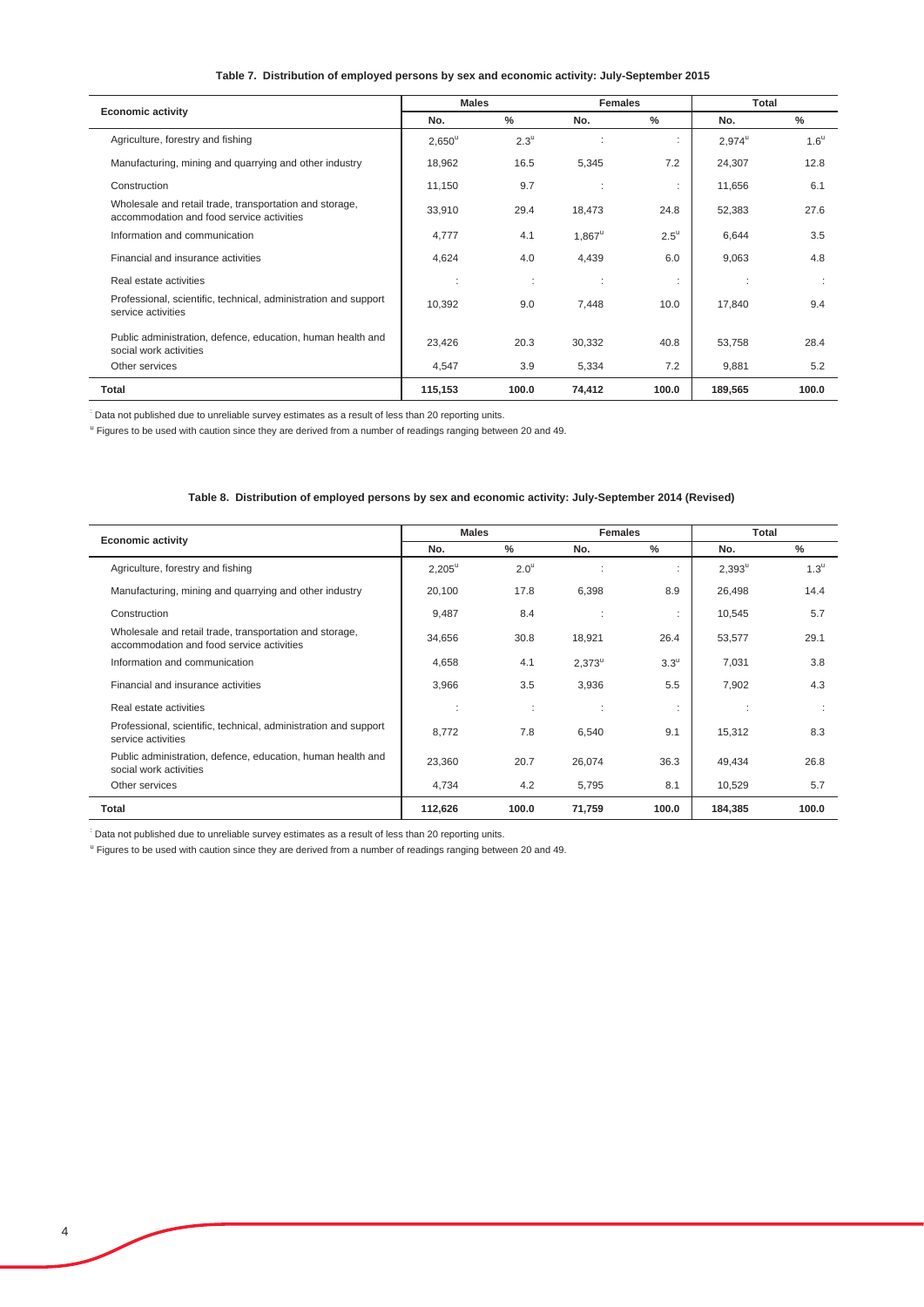#### **Table 9. Average annual basic salary\* for employees by sex and economic activity: July-September 2015**

|                                                                                                      |                     | <b>Males</b>     |                     | <b>Females</b> |                      | Total            |
|------------------------------------------------------------------------------------------------------|---------------------|------------------|---------------------|----------------|----------------------|------------------|
| <b>Economic activity</b>                                                                             | No. of<br>employees | Average<br>(⊖)   | No. of<br>employees | Average<br>Θ   | No. of<br>employees  | Average<br>(€)   |
| Agriculture, forestry and fishing                                                                    | $1,091^u$           | $15,427^{\circ}$ |                     |                | $1,191^{\mathrm{u}}$ | $15,047^{\circ}$ |
| Manufacturing, mining and quarrying and other industry                                               | 16,885              | 16,136           | 5,265               | 14,399         | 22,150               | 15,723           |
| Construction                                                                                         | 8,151               | 15,150           |                     |                | 8,581                | 15,100           |
| Wholesale and retail trade, transportation and storage,<br>accommodation and food service activities | 25,297              | 14,966           | 15,901              | 11,739         | 41,198               | 13,721           |
| Information and communication                                                                        | 4,362               | 26,203           | $1,762^u$           | $13,962^u$     | 6,124                | 22,681           |
| Financial and insurance activities                                                                   | 4,509               | 25,164           | 4,383               | 19,821         | 8,892                | 22,530           |
| Real estate activities                                                                               |                     | ÷                |                     |                |                      |                  |
| Professional, scientific, technical, administration and support<br>service activities                | 8.787               | 18,817           | 6.790               | 15.748         | 15,577               | 17,479           |
| Public administration, defence, education, human health and<br>social work activities                | 22,865              | 19,278           | 29,844              | 16,516         | 52,709               | 17,714           |
| Other services                                                                                       | 3,013               | 19,793           | 3,737               | 12,920         | 6,750                | 15,988           |
| Total                                                                                                | 95,228              | 17,743           | 68,379              | 15,090         | 163,607              | 16,634           |

: Data not published due to unreliable survey estimates as a result of less than 20 reporting units.

<sup>u</sup> Figures to be used with caution since they are derived from a number of readings ranging between 20 and 49.

\* Amount given is prior to tax and social contribution deductions.

## **Table 10. Average annual basic salary\* for employees by sex and economic activity: July-September 2014 (Revised)**

|                                                                                                      |           | <b>Males</b>     |                 | <b>Females</b>   | Total     |         |
|------------------------------------------------------------------------------------------------------|-----------|------------------|-----------------|------------------|-----------|---------|
| <b>Economic activity</b>                                                                             | No. of    | Average          | No. of          | Average          | No. of    | Average |
|                                                                                                      | employees | Θ                | employees       | Θ                | employees | (€)     |
| Agriculture, forestry and fishing                                                                    |           | ٠                |                 |                  |           |         |
| Manufacturing, mining and quarrying and other industry                                               | 17,911    | 16,018           | 6,239           | 15,068           | 24,150    | 15,773  |
| Construction                                                                                         | 6,498     | 15,194           |                 |                  | 7,486     | 15,301  |
| Wholesale and retail trade, transportation and storage,<br>accommodation and food service activities | 25,765    | 14,878           | 17,358          | 11,677           | 43,123    | 13,590  |
| Information and communication                                                                        | 4,094     | 21,801           | $2,146^{\circ}$ | $1,2342^{\circ}$ | 6,240     | 18,548  |
| Financial and insurance activities                                                                   | 3,807     | 26,396           | 3,936           | 20,697           | 7,743     | 23,499  |
| Real estate activities                                                                               | ÷         | ÷                | ÷               |                  |           |         |
| Professional, scientific, technical, administration and support<br>service activities                | 6,720     | 17,807           | 5,640           | 15,094           | 12,360    | 16,569  |
| Public administration, defence, education, human health and<br>social work activities                | 22,975    | 18,959           | 25,902          | 15,611           | 48,877    | 17,185  |
| Other services                                                                                       | $3,256^u$ | $18,920^{\circ}$ | 3,797           | 11,621           | 7,053     | 14,991  |
| Total                                                                                                | 92,324    | 17,280           | 66,510          | 14,433           | 158,834   | 16,088  |

\* Amount given is prior to tax and social contribution deductions.

: Data not published due to unreliable survey estimates as a result of less than 20 reporting units.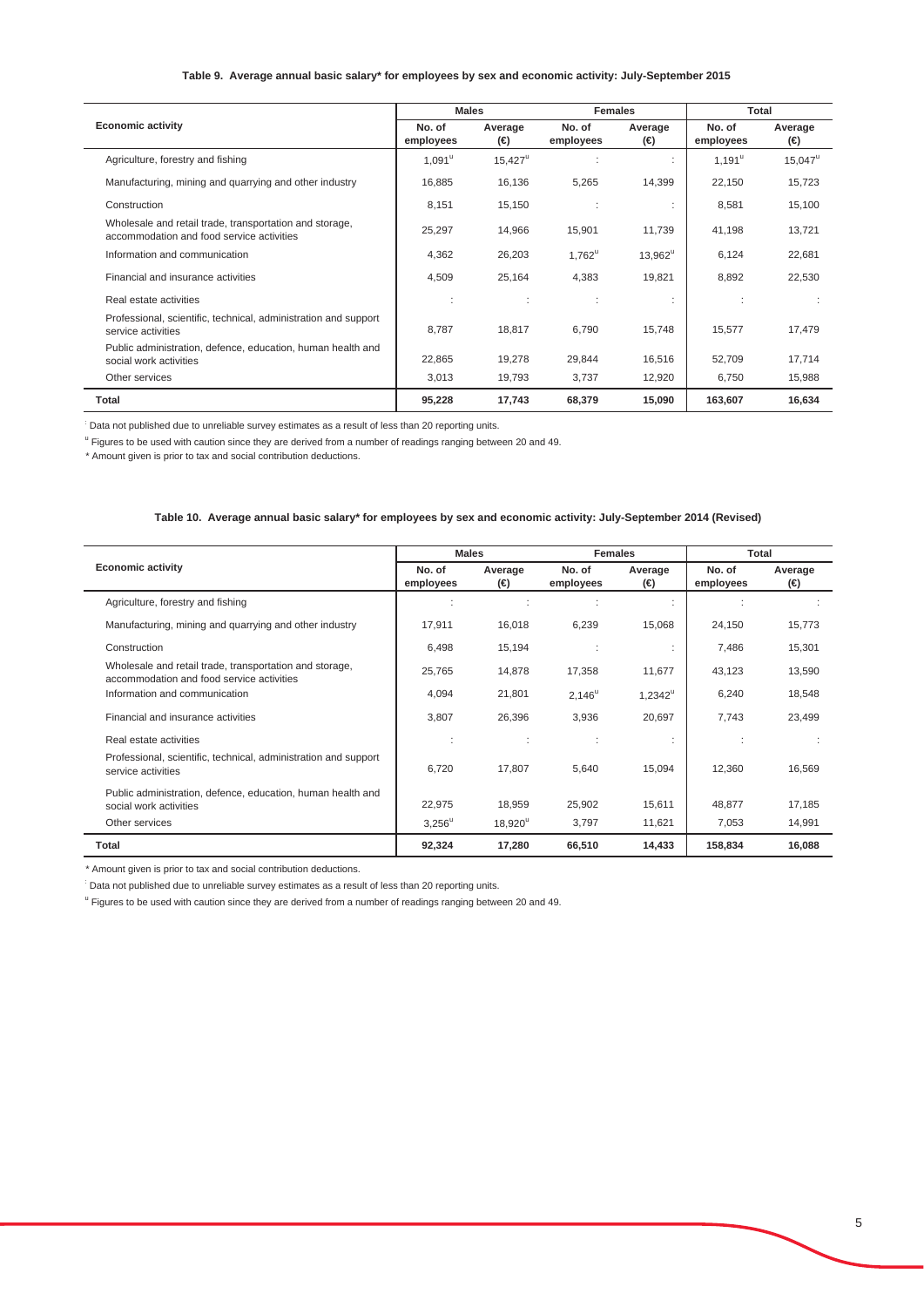|                                                       | <b>Males</b> |                    | <b>Females</b>       |                    | <b>Total</b>    |                    |
|-------------------------------------------------------|--------------|--------------------|----------------------|--------------------|-----------------|--------------------|
| <b>Occupational group</b>                             | No.          | $\frac{0}{0}$      | No.                  | %                  | No.             | $\frac{0}{2}$      |
| <b>Armed Forces</b>                                   | $2,400^u$    | $2.1^{\mathrm{u}}$ |                      | ÷                  | $2,541^{\circ}$ | $1.3^{\mathrm{u}}$ |
| Managers                                              | 12,325       | 10.7               | 4,443                | 6.0                | 16,768          | 8.8                |
| Professionals                                         | 14,252       | 12.4               | 16,362               | 22.0               | 30,614          | 16.1               |
| Technicians and<br>associate professionals            | 16,704       | 14.5               | 11,739               | 15.8               | 28,443          | 15.0               |
| Clerical support workers                              | 10,146       | 8.8                | 10,586               | 14.2               | 20,732          | 10.9               |
| Service and sales workers                             | 18,586       | 16.1               | 22,266               | 29.9               | 40,852          | 21.6               |
| Skilled agricultural, forestry and<br>fishery workers | $2,487^u$    | $2.2^{\mathrm{u}}$ | $\ddot{\phantom{a}}$ |                    | $2,711^{\circ}$ | $1.4^{\mathrm{u}}$ |
| Craft and related trades<br>workers                   | 16,805       | 14.6               | $\ddot{\phantom{a}}$ | ÷                  | 17,334          | 9.1                |
| Plant and machine operators,<br>and assemblers        | 8,637        | 7.5                | $2,725^u$            | $3.7^{\mathrm{u}}$ | 11,362          | 6.0                |
| Elementary occupations                                | 12,811       | 11.1               | 5,397                | 7.3                | 18,208          | 9.6                |
| <b>Total</b>                                          | 115,153      | 100.0              | 74,412               | 100.0              | 189,565         | 100.0              |

## **Table 11. Main occupation of total employed persons by sex: July-September 2015**

: Data not published due to unreliable survey estimates as a result of less than 20 reporting units.

<sup>u</sup> Figures to be used with caution since they are derived from a number of readings ranging between 20 and 49.

|  | Table 12. Main occupation of total employed persons by sex: July-September 2014 (Revised) |  |  |  |
|--|-------------------------------------------------------------------------------------------|--|--|--|
|  |                                                                                           |  |  |  |

| <b>Occupational group</b>                             | <b>Males</b> |                    | <b>Females</b>       |                    | <b>Total</b> |                    |
|-------------------------------------------------------|--------------|--------------------|----------------------|--------------------|--------------|--------------------|
|                                                       | No.          | $\frac{0}{0}$      | No.                  | $\frac{0}{0}$      | No.          | $\%$               |
| <b>Armed Forces</b>                                   | $1,752^u$    | $1.6^{\mathrm{u}}$ |                      |                    | $1,876^u$    | 1.0 <sup>u</sup>   |
| Managers                                              | 12,855       | 11.4               | 4,195                | 5.8                | 17,050       | 9.2                |
| Professionals                                         | 14,295       | 12.7               | 14,735               | 20.5               | 29,030       | 15.7               |
| Technicians and<br>associate professionals            | 16,742       | 14.9               | 9,847                | 13.7               | 26,589       | 14.4               |
| Clerical support workers                              | 8,676        | 7.7                | 12,116               | 16.9               | 20,792       | 11.3               |
| Service and sales workers                             | 18,880       | 16.8               | 21,244               | 29.6               | 40,124       | 21.8               |
| Skilled agricultural, forestry and<br>fishery workers | $1,449^u$    | $1.3^{\mathrm{u}}$ | $\ddot{\phantom{a}}$ | ÷                  | $1,502^u$    | $0.8^{\mathrm{u}}$ |
| Craft and related trades<br>workers                   | 16,602       | 14.7               | $\ddot{\phantom{a}}$ | ÷                  | 17,584       | 9.5                |
| Plant and machine operators,<br>and assemblers        | 8,445        | 7.5                | $2,829^u$            | $3.9^{\mathrm{u}}$ | 11,274       | 6.1                |
| Elementary occupations                                | 12,930       | 11.5               | 5,634                | 7.9                | 18,564       | 10.1               |
| Total                                                 | 112,626      | 100.0              | 71,759               | 100.0              | 184,385      | 100.0              |

: Data not published due to unreliable survey estimates as a result of less than 20 reporting units.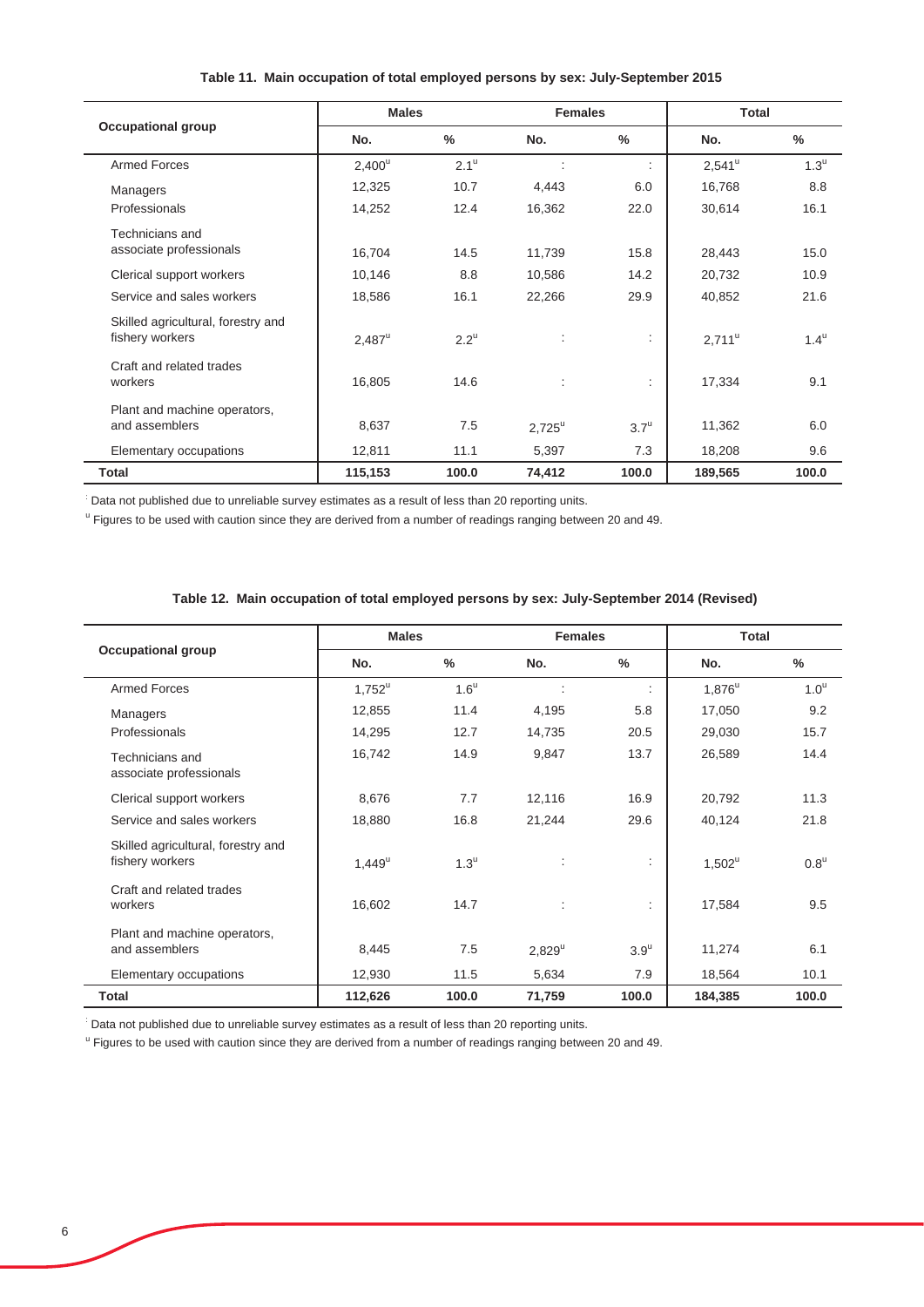## **Table 13. Average annual basic salary\* for employees by sex and main occupation: July-September 2015**

|                                                       | <b>Males</b> |                     | <b>Females</b>  |                | <b>Total</b>    |                |
|-------------------------------------------------------|--------------|---------------------|-----------------|----------------|-----------------|----------------|
| <b>Occupational group</b>                             | No.          | Average<br>$\Theta$ | No.             | Average<br>(⊖) | No.             | Average<br>(⊖) |
| <b>Armed Forces</b>                                   | $2,400^u$    | $16,416^u$          |                 |                | $2,541^{\circ}$ | $16,527^u$     |
| Managers                                              | 9,290        | 30,732              | 3,793           | 26,744         | 13,083          | 29,576         |
| Professionals                                         | 12,592       | 25,599              | 15,336          | 20,306         | 27,928          | 22,692         |
| Technicians and<br>associate professionals            | 15,151       | 17,899              | 11,169          | 17,130         | 26,320          | 17,572         |
| Clerical support workers                              | 9,933        | 15,388              | 10,586          | 12,576         | 20,519          | 13,938         |
| Service and sales workers                             | 13,931       | 13,817              | 18,843          | 10,899         | 32,774          | 12,139         |
| Skilled agricultural, forestry and<br>fishery workers |              | ÷                   |                 | ÷              |                 |                |
| Craft and related trades<br>workers                   | 11,242       | 14,171              |                 | ÷.             | 11,695          | 14,231         |
| Plant and machine operators,<br>and assemblers        | 7,914        | 14,521              | $2,725^{\circ}$ | $12,009^u$     | 10,639          | 13,877         |
| Elementary occupations                                | 11,939       | 11,770              | 5,333           | 8,757          | 17,272          | 10,840         |
| Total                                                 | 95,228       | 17,743              | 68,379          | 15,090         | 163,607         | 16,634         |

\* Amount given is prior to tax and social contribution deductions.

: Data not published due to unreliable survey estimates as a result of less than 20 reporting units.

<sup>u</sup> Figures to be used with caution since they are derived from a number of readings ranging between 20 and 49.

## **Table 14. Average annual basic salary\* for employees by sex and main occupation: July-September 2014 (Revised)**

|                                                       | <b>Males</b> |                     | <b>Females</b> |                  | Total     |                       |
|-------------------------------------------------------|--------------|---------------------|----------------|------------------|-----------|-----------------------|
| <b>Occupational group</b>                             | No.          | Average<br>$\Theta$ | No.            | Average<br>(⊖)   | No.       | Average<br>(⊖)        |
| Armed Forces                                          | $1,752^u$    | $16,388^u$          |                |                  | $1,876^u$ | $16,429^{\mathrm{u}}$ |
| Managers                                              | 9,378        | 27,037              | 3,781          | 25,430           | 13,159    | 26,575                |
| Professionals                                         | 12,547       | 24,161              | 13,840         | 19,359           | 26,387    | 21,643                |
| Technicians and<br>associate professionals            | 14,474       | 18,843              | 9,347          | 16,686           | 23,821    | 17,997                |
| Clerical support workers                              | 8,460        | 14,618              | 12,116         | 12,775           | 20,576    | 13,533                |
| Service and sales workers                             | 14,046       | 13,980              | 18,319         | 10,360           | 32,365    | 11,931                |
| Skilled agricultural, forestry and<br>fishery workers | ÷            | ÷                   | ÷              | ÷                |           |                       |
| Craft and related trades<br>workers                   | 11,592       | 14,596              |                |                  | 12,385    | 14,500                |
| Plant and machine operators,<br>and assemblers        | 7,234        | 13,524              | $2,829^u$      | $13,195^{\rm u}$ | 10,063    | 13,432                |
| Elementary occupations                                | 12,201       | 11,630              | 5,361          | 8,482            | 17,562    | 10,669                |
| <b>Total</b>                                          | 92,324       | 17,280              | 66,510         | 14,433           | 158,834   | 16,088                |

\* Amount given is prior to tax and social contribution deductions.

: Data not published due to unreliable survey estimates as a result of less than 20 reporting units.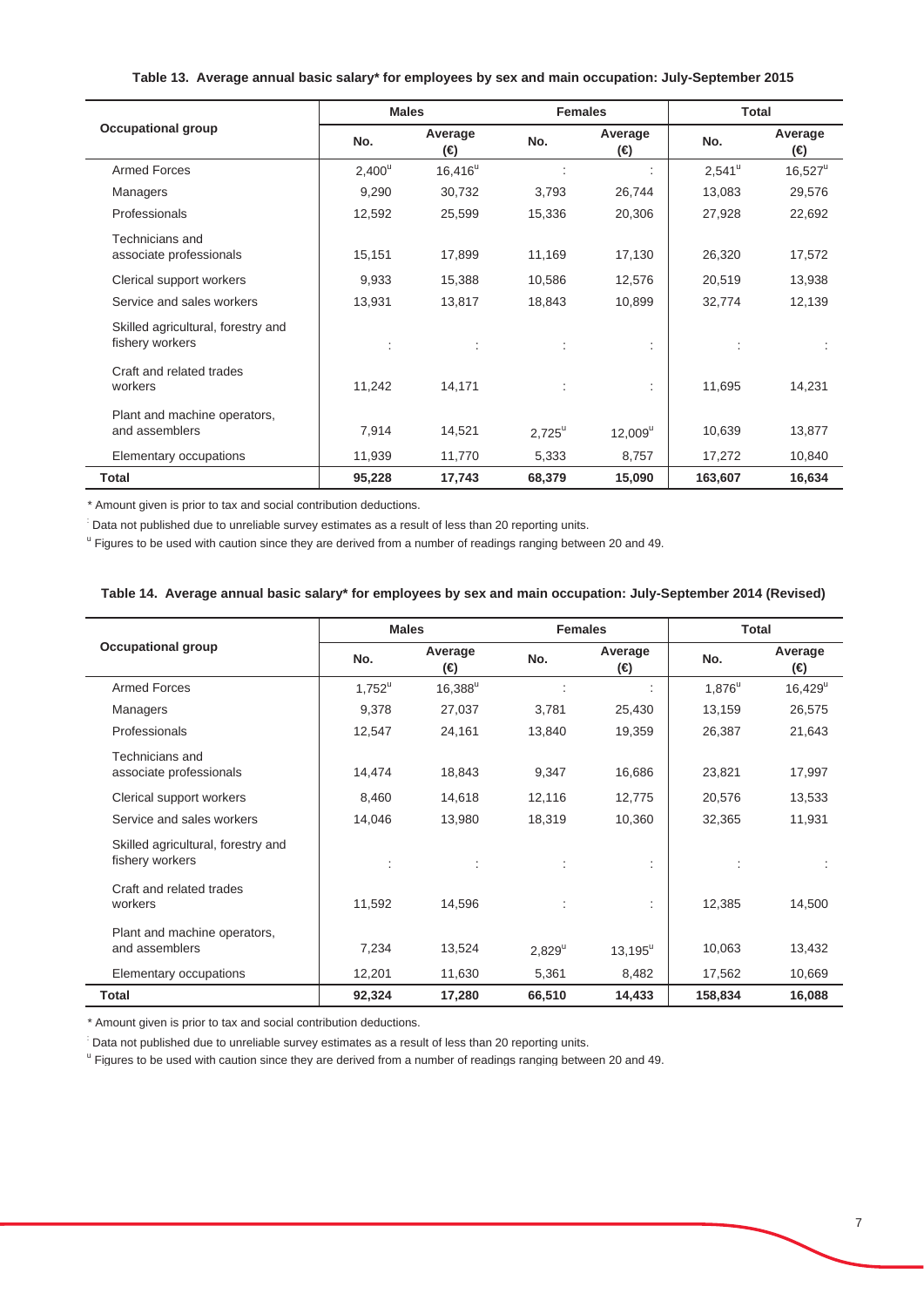## **Table 15. Distribution of employed persons by sex and professional status of main occupation**

|                                 | <b>Males</b> |               | <b>Females</b>                |                    | <b>Total</b> |               |
|---------------------------------|--------------|---------------|-------------------------------|--------------------|--------------|---------------|
| <b>Professional status</b>      | No.          | $\frac{0}{0}$ | No.                           | $\frac{0}{0}$      | No.          | $\frac{0}{0}$ |
|                                 |              |               |                               |                    |              |               |
| Self-employed without employees | 13,437       | 11.7          | 4,379                         | 5.9                | 17,816       | 9.4           |
| Self-employed with employees    | 6.488        | 5.6           | $1.606^u$                     | $2.2^{\mathrm{u}}$ | 8.094        | 4.3           |
| Employee                        | 95,228       | 82.7          | 68,379                        | 91.9               | 163,607      | 86.3          |
| Family worker                   | $\cdot$      |               |                               |                    |              |               |
| Total                           | 115,153      | 100.0         | 74,412                        | 100.0              | 189,565      | 100.0         |
|                                 |              |               | July-September 2014 (Revised) |                    |              |               |
| Self-employed without employees | 12,980       | 11.5          | 4,167                         | 5.8                | 17,147       | 9.3           |
| Self-employed with employees    | 7,322        | 6.5           |                               |                    | 8.404        | 4.6           |
| Employee                        | 92,324       | 82.0          | 66,510                        | 92.7               | 158,834      | 86.1          |
| Family worker                   |              |               |                               | ٠                  |              |               |
| Total                           | 112,626      | 100.0         | 71,759                        | 100.0              | 184.385      | 100.0         |

: Data not published due to unreliable survey estimates as a result of less than 20 reporting units.

<sup>u</sup> Figures to be used with caution since they are derived from a number of readings ranging between 20 and 49.

#### **Table 16. Distribution of employed persons by sex and type of employment in main occupation**

|                                  | <b>Males</b><br><b>Females</b> |                    |                               |       | <b>Total</b> |       |
|----------------------------------|--------------------------------|--------------------|-------------------------------|-------|--------------|-------|
| Type of employment               | No.                            | %                  | No.                           | %     | No.          | $\%$  |
|                                  | July-September 2015            |                    |                               |       |              |       |
| Full-time job                    | 105,243                        | 91.4               | 53,518                        | 71.9  | 158,761      | 83.8  |
| Full-time with reduced hours job | $1.713^u$                      | $1.5^{\mathrm{u}}$ | 4,335                         | 5.8   | 6.048        | 3.2   |
| Part-time job                    | 8,197                          | 7.1                | 16.559                        | 22.3  | 24.756       | 13.1  |
| <b>Total</b>                     | 115,153                        | 100.0              | 74.412                        | 100.0 | 189,565      | 100.0 |
|                                  |                                |                    | July-September 2014 (Revised) |       |              |       |
| Full-time job                    | 101,179                        | 89.8               | 50,186                        | 69.9  | 151,365      | 82.1  |
| Full-time with reduced hours job | ٠<br>٠                         | ٠<br>٠             | 5,612                         | 7.8   | 6.642        | 3.6   |
| Part-time job                    | 10.417                         | 9.2                | 15.961                        | 22.2  | 26,378       | 14.3  |
| <b>Total</b>                     | 112,626                        | 100.0              | 71.759                        | 100.0 | 184.385      | 100.0 |

: Data not published due to unreliable survey estimates as a result of less than 20 reporting units.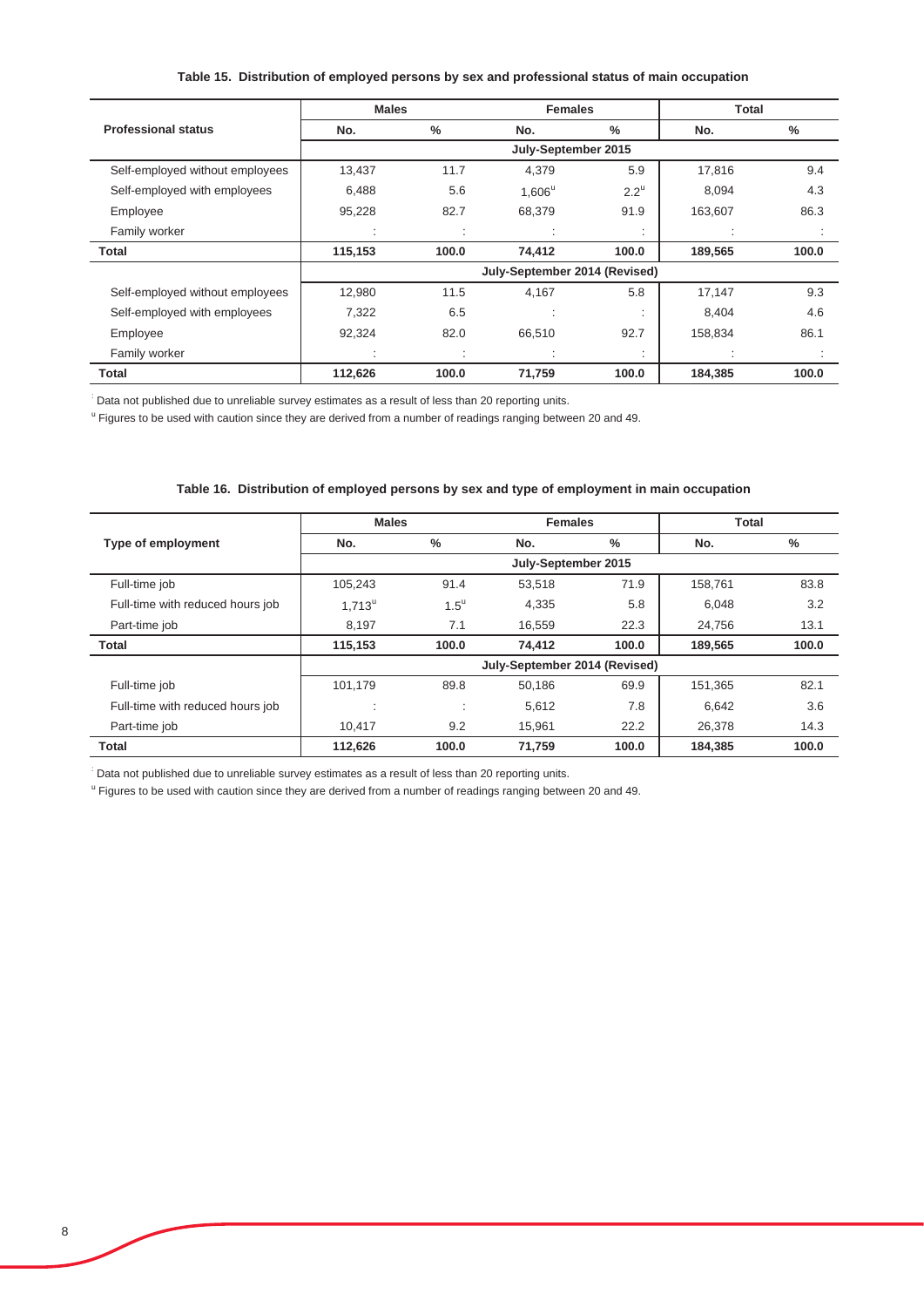## **Table 17. Distribution of unemployed persons by sex and age group**

|              | <b>Males</b><br><b>Females</b> |                |                 |                     | <b>Total</b> |               |
|--------------|--------------------------------|----------------|-----------------|---------------------|--------------|---------------|
| Age group    | No.                            | %              | No.             | %                   | No.          | $\frac{0}{0}$ |
|              | July-September 2015            |                |                 |                     |              |               |
| $15 - 24$    | $2,364^{\mathrm{u}}$           | $35.7^{\circ}$ | $1,411^u$       | $36.5^{\circ}$      | 3,775        | 36.0          |
| $25+$        | 4,259                          | 64.3           | $2,451^{\circ}$ | $63.5^{\mathrm{u}}$ | 6,710        | 64.0          |
| Total        | 6,623                          | 100.0          | 3,862           | 100.0               | 10,485       | 100.0         |
|              | July-September 2014 (Revised)  |                |                 |                     |              |               |
| $15 - 24$    | $2,066^{\circ}$                | $28.6^u$       | $1,463^u$       | $34.6^{\mathrm{u}}$ | 3,529        | 30.8          |
| $25+$        | 5,154                          | 71.4           | $2,767^u$       | $65.4^{\mathrm{u}}$ | 7,921        | 69.2          |
| <b>Total</b> | 7,220                          | 100.0          | 4,230           | 100.0               | 11,450       | 100.0         |

<sup>u</sup> Figures to be used with caution since they are derived from a number of readings ranging between 20 and 49.

#### **Table 18. Distribution of unemployed persons by sex and duration of job search**

|                    | <b>Males</b>    |                               | <b>Females</b>                |                   | <b>Total</b>    |                |
|--------------------|-----------------|-------------------------------|-------------------------------|-------------------|-----------------|----------------|
| <b>Duration</b>    | No.             | $\frac{0}{0}$                 | No.                           | $\%$              | No.             | $\frac{0}{0}$  |
|                    |                 |                               | July-September 2015           |                   |                 |                |
| Less than 5 months | $2,228^u$       | $33.6^{\circ}$                | $2.149^u$                     | $55.6^{\circ}$    | 4,377           | 41.7           |
| 6-11 months        | $\cdot$         | ٠<br>$\cdot$                  | ٠.<br>$\mathbf{r}$            | $\mathbf{r}$      | $1,355^{\circ}$ | $12.9^{\circ}$ |
| 12 months or more  | 3,838           | 57.9                          | ٠<br>×.                       | ٠<br>$\mathbf{r}$ | 4,753           | 45.3           |
| <b>Total</b>       | 6,623           | 100.0                         | 3,862                         | 100.0             | 10,485          | 100.0          |
|                    |                 |                               | July-September 2014 (Revised) |                   |                 |                |
| Less than 5 months | $2,246^{\circ}$ | $31.1^{\circ}$                | $2,216^u$                     | $52.4^{\circ}$    | 4,462           | 39.0           |
| 6-11 months        | - 20            | ٠<br>$\overline{\phantom{a}}$ | ٠<br>$\mathbf{r}$             | $\sim$            | $1.607^{\circ}$ | $14.0^{\circ}$ |
| 12 months or more  | 3.797           | 52.6                          | $1.584^{\circ}$               | $37.4^{\circ}$    | 5.381           | 47.0           |
| <b>Total</b>       | 7,220           | 100.0                         | 4,230                         | 100.0             | 11,450          | 100.0          |

: Data not published due to unreliable survey estimates as a result of less than 20 reporting units.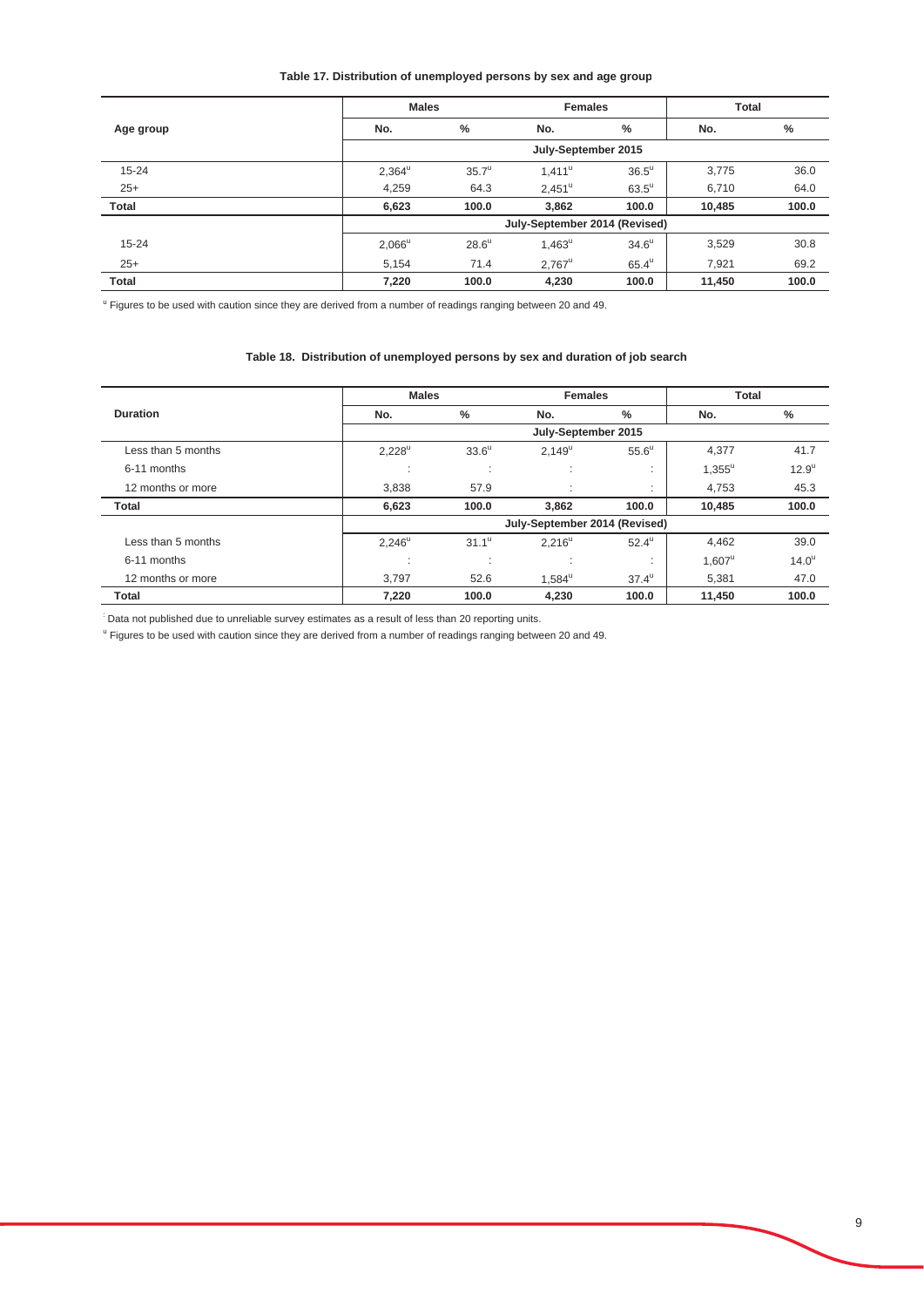#### **Methodological Notes**

- 1. The Labour Force Survey (LFS) is carried out on an ongoing basis using a quarterly gross sample of 3,200 private households. The objective is to have a continuous assessment of labour market trends given that the reference weeks are evenly spread throughout the 13 weeks of the quarter. One-fourth of the sample is made up of households who have been selected to participate in the LFS for the first time. Three-fourths of the quarterly sample is made up of households who were selected to participate in the survey in previous instances, either one quarter before, or one year before, or one year and a quarter before (2-(2)-2). Figures provided in this release refer to persons aged 15 and over and living in private households during the reference period. All criteria used for this survey match international methodologies used by the International Labour Organisation (ILO).
- 2. The LFS is designed to satisfy the concepts and definitions as outlined by Eurostat, which is the EU Statistical Agency. This allows the comparability of results with other EU member states and countries following ILO definitions of employment and unemployment. Occupations are classified according to the ISCO - 08 classification (International Standard Classification of Occupations) whereas the economic activity is classified according to NACE Rev. 2 (Nomenclature générale des Activités économiques dans les Communautés Européennes).

#### 3. **Definitions:**

- Ɣ **Activity rate:** Labour force (15-64) as a percentage of the population of working age (15-64).
- **Employee:** The distinction between employees and self-employed is based on the respondent's own judgement as stated during the interview.
- Ɣ **Employment:** All persons aged 15 and over who, during the reference week, were in one of the following categories:
	- **paid employment:** includes those who during the reference week worked for at least one hour for a wage or salary, in cash or in kind.
	- **were employed but absent from work:** due to sick leave, bad weather, were undergoing training or education, did not work due to a labour dispute, were on maternity or parental leave, did not work due to slack work for technical or economic reasons, were absent from work for a period of less than 3 months, or were on layoff and receiving at least 50 per cent of the salary/wage.
	- **self-employed:** covers persons who run a trade or business, rather than working as an employee for someone else. A person is self-employed if s/he is a sole proprietor or a partner working in a business.
	- **unpaid family workers:** refers to people who worked without pay in a family business or farm. Excluded from this definition are housewives.
- Ɣ **Employment rate:** Persons in employment (15-64) as a percentage of the population of working age (15-64).
- Ɣ **Annual basic salary:** Refers to the annual basic salary received by employees before any social contributions and tax deductions. This amount excludes payments for overtime, allowances and bonuses.
- Ɣ **Inactive persons:** All persons who are not classified as employed or unemployed are defined as inactive.
- Ɣ **Labour force:** All persons in employment and unemployed persons.
- **Reference week:** The week to which the collected data relate.
- Ɣ **Unemployment:** All persons above 15 years of age who, during the reference week, satisfied the following criteria:
	- **without work**
	- **actively seeking work during the previous 4 weeks:** example of active job search include contacting the ETC, applying directly with an employer, contacting a private employment agency, inserting or answering to an advert in a newspaper.
	- **currently available for work:** available to start work within 2 weeks of the reference week.
- Ɣ **Unemployment rate:** Unemployed persons (15 to 74 years) as a percentage of the labour force (15-74 years).